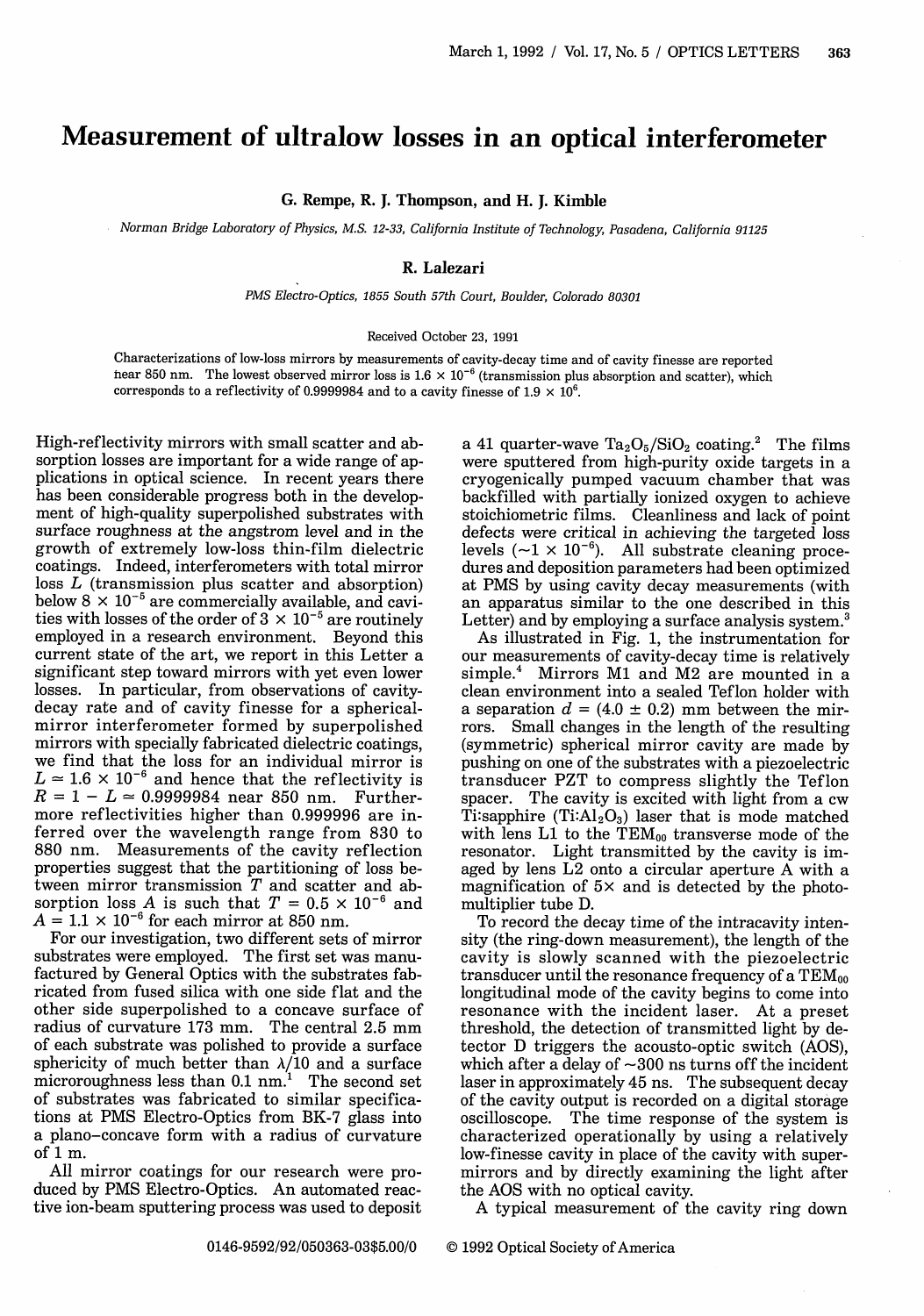

Fig. 1. Diagram of the apparatus used for measurement of cavity-decay time and finesse.



Fig. 2. Transmitted power  $P_t$  monitored with detector D versus time t. The initial rise in  $P_t$  for  $t < 0$  corresponds to the filling of the cavity as the cavity length scans into resonance. At  $t = 0$ ,  $P_t$  crosses a predetermined threshold and the input laser is switched off by the AOS in Fig. 1. The subsequent decay of the intracavity field is then exhibited for  $t > 0$ . This curve is an average of 100 single decays for an excitation wavelength of 852 nm.

after the incident laser has been switched off is shown in Fig. 2, which is taken for two General Optics substrates. As expected for a cavity for which the round-trip time  $\Delta t = 2d/c$  is much smaller than the decay time  $\tau$ , the decay of the transmitted power is approximately exponential, with the time taken for the transmitted power to decay to l/e of its initial value given by

$$
\tau = \frac{1}{2} \frac{\Delta t}{L},\tag{1}
$$

where the total loss per mirror is  $L = 1 - R$ , with R the reflectivity of the mirrors (which are assumed to be identical). Note that  $L$  is the sum of all losses at each mirror and includes the (useful) transmission loss *T* as well as losses A as a result of scatter and absorption (i.e.,  $L = T + A$ ). For the particular measurement of Fig. 2, the decay time  $\tau = 8.2 \mu s$ , so that the inferred mirror loss is  $L = 1.6 \times 10^{-6}$ . Stated somewhat differently, since the quality factor Q for a resonator is defined as  $2\pi$  times the ratio of stored energy to energy dissipation per cycle, we have  $Q = \omega \tau$ , with the optical frequency  $\omega = 2\pi c/\lambda$ and  $\tau$  as the energy decay time as in Eq. (1). We then have  $Q \approx 1.8 \times 10^{10}$  for our optical cavity of length  $d = 4$  mm. Data such as in Fig. 2 for the  $TEM_{00}$  mode are largely independent of the diameter of the aperture A over a range both smaller than and larger than the waist in the image plane.

To characterize further the mirror performance, we present in Fig. 3 the results of measurements made as in Fig. 2 with wavelengths over the range 790 nm  $\le \lambda \le 880$  nm, with the tuning range determined by that of our laser. These data show that the coatings have good performance over a reasonably broad bandwidth with reflectivities higher than 0.999996 inferred over the range 830 nm  $\leq$  $\lambda \leq 880$  nm. With the exception of the point at 837 nm, all these data are for two General Optics substrates with the setup of Fig. 1. The point at 837 nm is obtained in a separate experiment with a semiconductor diode laser as the light source and a cavity of length *d' =* 100 mm with PMS mirrors of 1-m radii. This measurement agrees relatively well with the trend of the other data. The explanation for the asymmetry evident in the figure is uncertain, especially since it is considerably larger than that expected from the calculated variation in transmissivity for the dielectric stack. For measured transmission values T for  $\lambda \le 750$  nm and  $\lambda \geq 935$  nm we infer that T should increase from a minimum of  $1.4 \times 10^{-6}$  at 833 nm to a value of  $2 \times 10^{-6}$  at 812 and 855 nm.) The asymmetry is also much larger than one might deduce from a  $\lambda^{-4}$ dependence of Rayleigh scattering. Presumably there is some yet-to-be-identified wavelengthdependent absorption in the coating materials. Clearly a more detailed investigation of the nature of the loss mechanisms is warranted.

While our discussion thus far has centered on measurements of the decay of the  $TEM_{00}$  mode of the cavity, we have also investigated decay rates for the  $TEM_{01}$  mode, which could be distinguished operationally from other modes by imaging one of its lobes onto the aperture of Fig. 1. While there is considerable variability in these measurements, the losses are typically 40% higher for this higher-order transverse mode. This increase in loss may simply



Fig. 3. Decay time  $\tau$  for intracavity power versus excitation wavelength  $\lambda$ . The right-hand scale gives the inferred loss  $L = d/c\tau$ , with  $d = 4$  mm as the cavity length. The point at  $\lambda = 837$  nm was taken at PMS with a diode laser as discussed in the text and is referenced only to the scale for L.